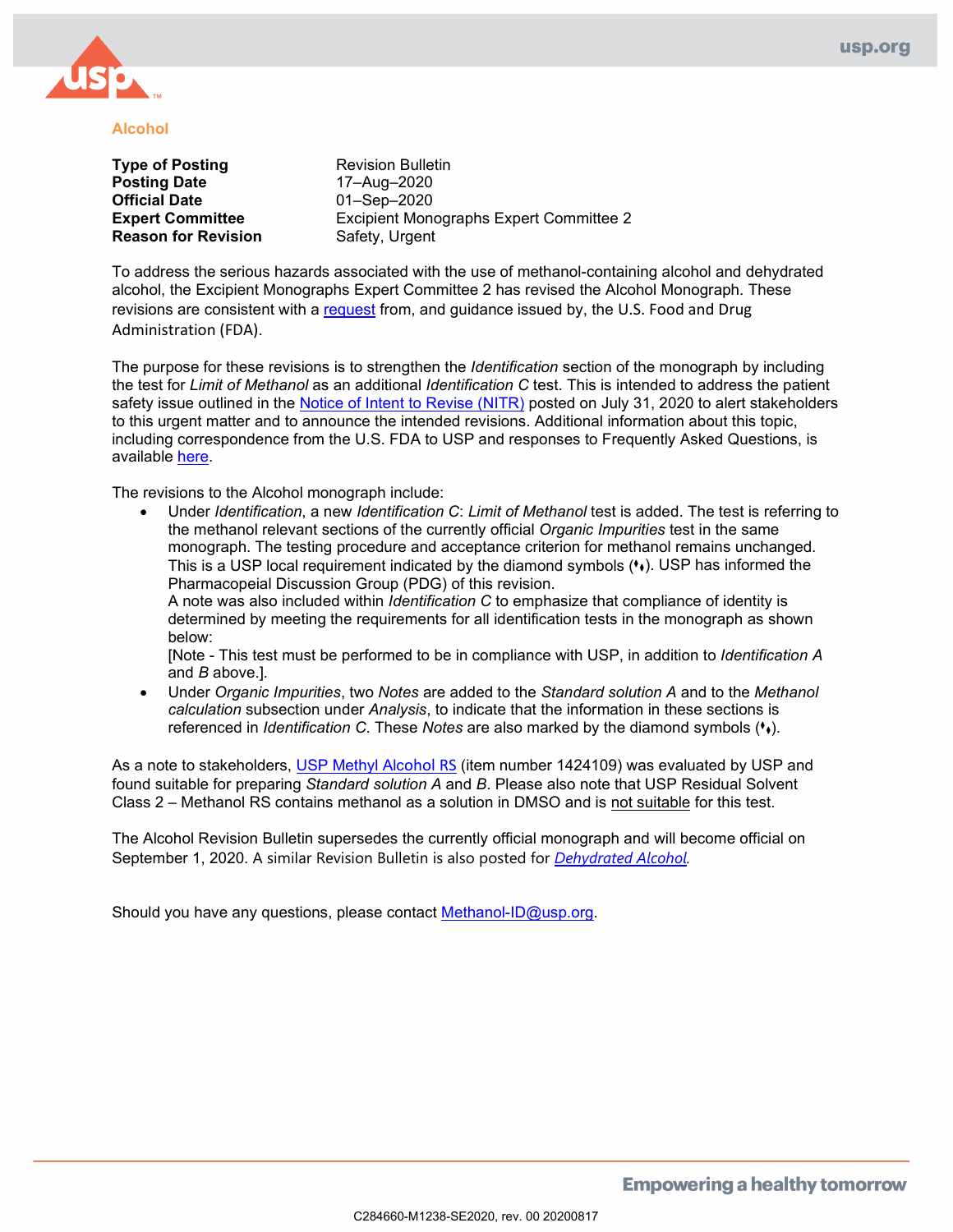## <span id="page-1-0"></span>**Alcohol**

Portions of this monograph that are national *USP* text, and are not part of the harmonized text, are marked with symbols  $(\bullet_\blacklozenge)$  to specify this fact.

 $H_3C$ **OH** 

Click image to enlarge

 $C_2H_6O$  46.07 Ethanol;

Ethyl alcohol [64-17-5]; UNII: 3K9958V90M.

## **DEFINITION**

◆Alcohol contains NLT 92.3% and NMT 93.8%, by weight, corresponding to NLT 94.9% and NMT 96.0%, by volume, at 15.56°, of  $\mathsf{C_2H_5OH.}_{\color{red}\blacklozenge}$ 

## **IDENTIFICATION**

- **A.** It meets the requirements of the test for *Specific Gravity (841)*.
- **B. SPECTROSCOPIC IDENTIFICATION TESTS (197), Infrared Spectroscopy: 197F or 197S. Neat.**

## *Add the following:*

# **A•**  $\bullet$  **C.** LIMIT OF METHANOL

[N—This test must be performed to be in compliance with USP, in addition to *Identification A* and *B* above.]

**Sample solution A, Standard solution A, Standard solution B, Chromatographic system,** and **System suitability:** Proceed as directed in *Organic Impurities*.

**Analysis:** Proceed as directed in the *Organic Impurities* test, *Methanol calculation*.

**Acceptance criteria:** Meets the requirements in *[Table 2](#page-3-0)* for methanol.<sub>◆▲ (RB 1-Sep-2020)</sub>

## **IMPURITIES**

# **• LIMIT OF NONVOLATILE RESIDUE**

**Sample:** 100 mL of Alcohol

**Analysis:** Evaporate the *Sample* in a tared dish on a water bath, and dry at 100°–105° for 1 h. **Acceptance criteria:** The weight of the residue is NMT 2.5 mg.

#### *Change to read:*

**• ORGANIC IMPURITIES** 

**Sample solution A:** Alcohol (substance under test) **Sample solution B:** 300 µL/L of 4-methylpentan-2-ol in *Sample solution A* **Standard solution A:** 200 µL/L of methanol in *Sample solution A*

▲◆[No $\tau$ E—To be prepared for use in *Identification C*]<sub>◆▲ (RB 1-Sep-2020)</sub>

**Standard solution B:** 10 µL/L of methanol and 10 µL/L of acetaldehyde in *Sample solution A*

**Standard solution C:** 30 µL/L of acetal in *Sample solution A*

**Standard solution D:** 2 µL/L of benzene in *Sample solution A*

## **Chromatographic system**

(See *Chromatography* 〈621〉*, System Suitability*.) **Mode:** GC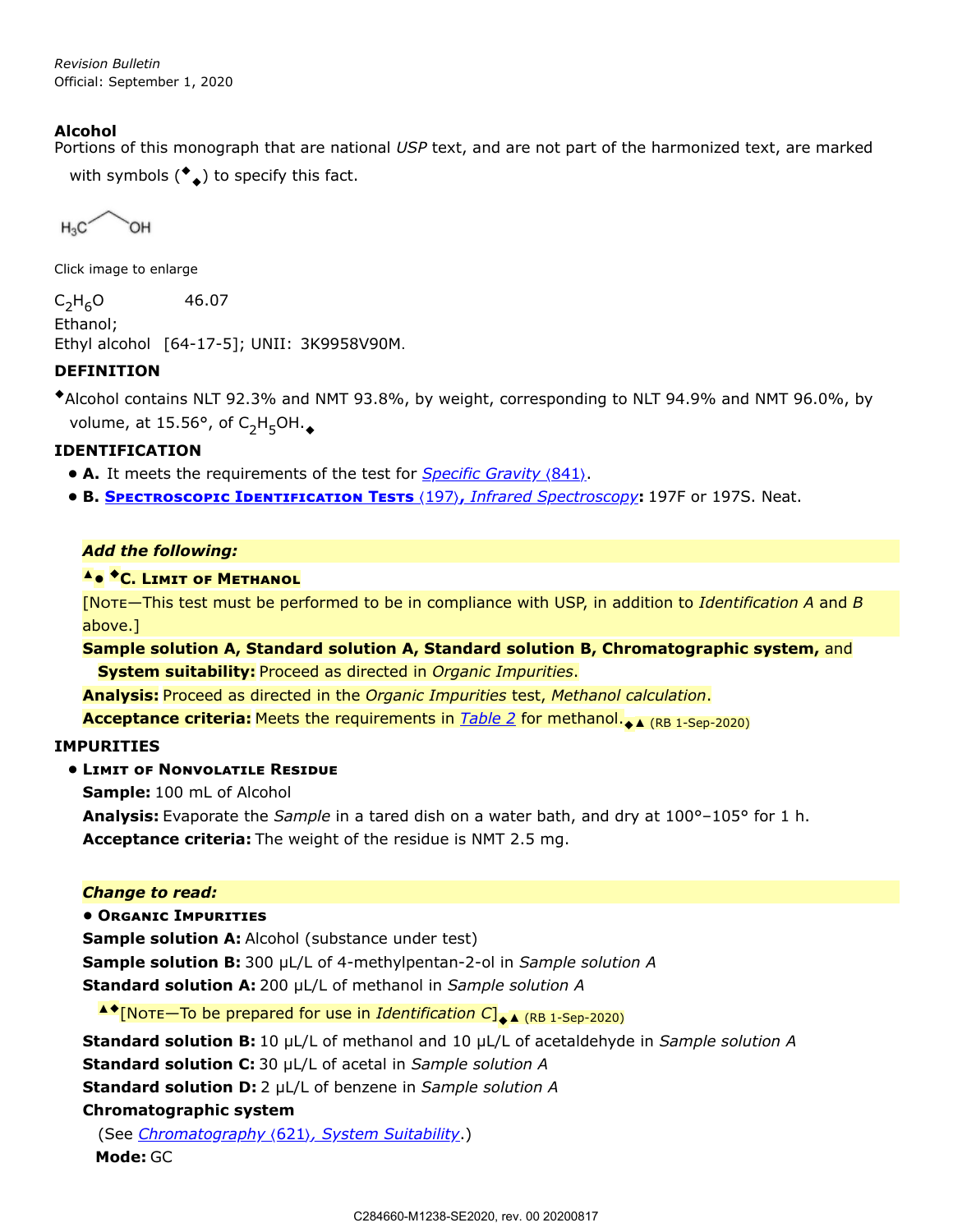# **Detector:** Flame ionization **Column:**  $0.32$ -mm  $\times$  30-m fused-silica capillary; bonded with a 1.8- $\mu$ m layer of phase G43 **Split ratio:** 20:1 **Temperatures Injection port:** 200° **Detector:** 280° **Column:** See *[Table 1](#page-2-0)*.

**Table 1**

<span id="page-2-0"></span>

| <b>Initial</b><br><b>Temperature</b><br>' ٥ | <b>Temperature</b><br>Ramp<br>$(^{\circ}/\text{min})$ | <b>Final</b><br><b>Temperature</b><br>( ۰ | <b>Hold Time</b><br>at Final<br><b>Temperature</b><br>(min) |
|---------------------------------------------|-------------------------------------------------------|-------------------------------------------|-------------------------------------------------------------|
| 40                                          |                                                       | 40                                        | 12                                                          |
| 40                                          | 10                                                    | 240                                       | 10                                                          |

**Linear velocity:** 35 cm/s

**Carrier gas:** Helium

**Injection volume:** 1.0 µL

#### **System suitability**

**Sample:** *Standard solution B*

## **Suitability requirements**

**Resolution:** NLT 1.5 between the first major peak (acetaldehyde) and the second major peak (methanol)

## **Analysis**

**Samples:** *Sample solution A*, *Sample solution B, Standard solution A, Standard solution B, Standard solution C*, and *Standard solution D*

# **Methanol calculation**

▲◆[No $\tau$ E—To be performed as a part of *Identification C*.]<sub>◆▲ (RB 1-Sep-2020)</sub>

 $Result = (r_U/r_S)$ 

*r* = peak area of methanol from *Sample solution A*  $r_{U}$ 

 $=$  peak area of methanol from *Standard solution A*  $r_{\varsigma}$ 

**Acetaldehyde calculation** (sum of acetaldehyde and acetal)

Result = {[
$$
A_E/(A_T - A_E)
$$
] ×  $C_A$ } + {[ $D_E/(D_T - D_E)$ ] ×  $C_D$  ×  $(M_{r1}/M_{r2})$ }

*A* = peak area of acetaldehyde from *Sample solution A*  $A_F$ 

*A* = peak area of acetaldehyde from *Standard solution B*  $A_{\tau}$ 

*C* = concentration of acetaldehyde in *Standard solution B* (µL/L)  $C_{\rm A}$ 

*D* = peak area of acetal from *Sample solution A*  $D_F$ 

*D* = peak area of acetal from *Standard solution C*  $D_T$ 

*C* = concentration of acetal in *Standard solution C* (µL/L)  $C_{D}$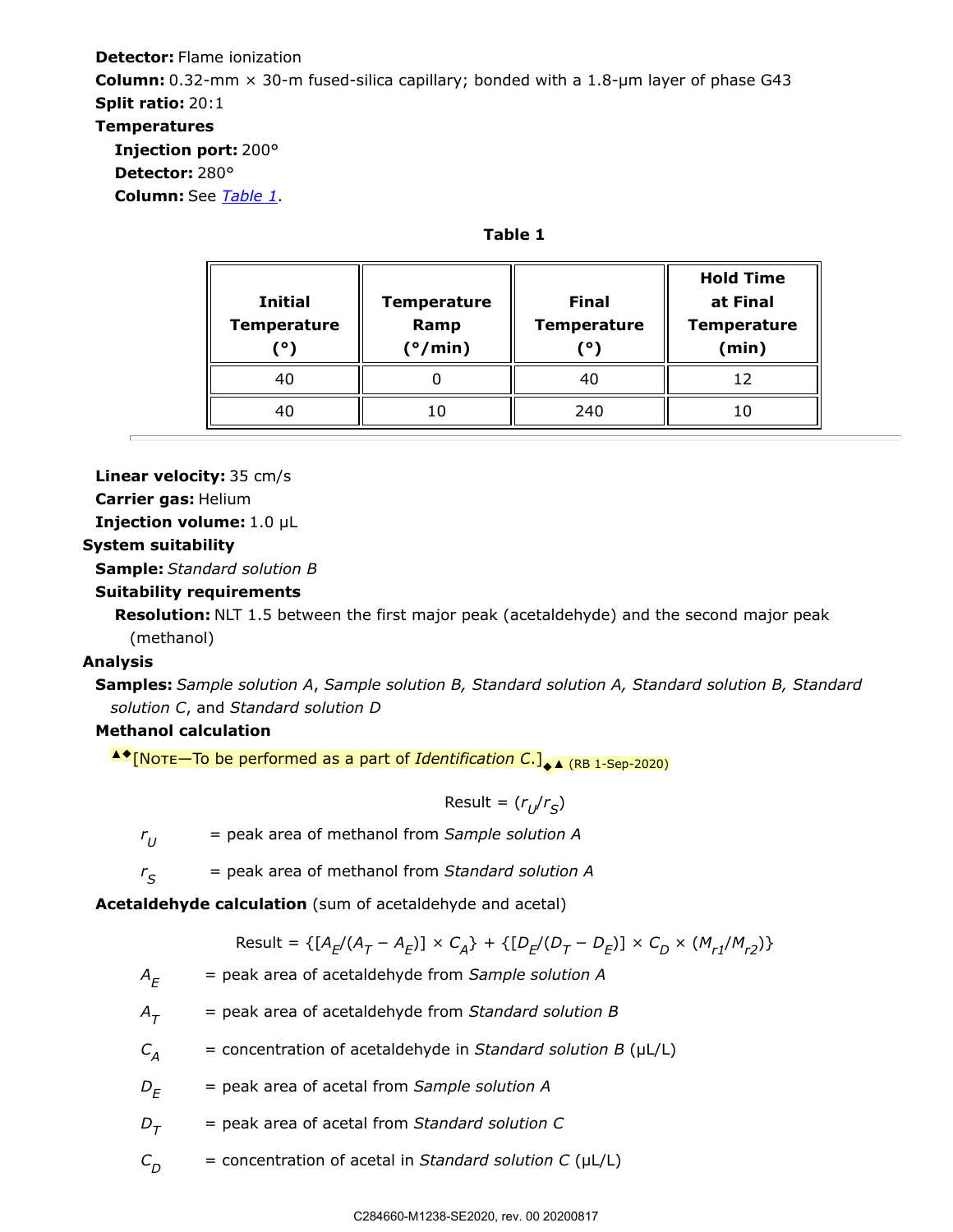*M* = molecular weight of acetaldehyde, 44.05  $M_{r1}$ 

 $=$  molecular weight of acetal, 118.2  $M_{r2}$ 

#### **Benzene calculation**

$$
Result = [B_E/(B_T - B_E)] \times C_B
$$

*B* = peak area of benzene from *Sample solution A*  $B_F$ 

*B* = peak area of benzene from *Standard solution D*  $B_{\tau}$ 

*C* = concentration of benzene in *Standard solution D* (µL/L)  $C_B$ 

[NOTE-If necessary, the identity of benzene can be confirmed using another suitable chromatographic system (stationary phase with a different polarity).]

# **Any other impurity calculation**

$$
\text{Result} = (r_U/r_M) \times C_M
$$

*r* = peak area of each impurity in *Sample solution B*  $r_{II}$ 

*r* = peak area of 4-methylpentan-2-ol in *Sample solution B*  $r_M$ 

*C* = concentration of 4-methylpentan-2-ol in *Sample solution B* (µL/L)  $C_{\mathcal{M}}$ 

<span id="page-3-0"></span>**Acceptance criteria:** See *[Table 2](#page-3-0)*.

| <b>Name</b>                  | Acceptance<br><b>Criteria</b>             |
|------------------------------|-------------------------------------------|
| Methanol                     | NMT 0.5, corresponding to<br>200 µL/L     |
| Acetaldehyde<br>lland acetal | NMT 10 µL/L, expressed as<br>acetaldehyde |
| Benzene                      | NMT 2 µL/L                                |
| Sum of all other             |                                           |
| limpurities <sup>a</sup>     | NMT 300 µL/L                              |

**Table 2**

<span id="page-3-1"></span>a Disregard any peaks of less than 9 µL/L (0.03 times the area of the peak corresponding to 4-methylpentan-2-ol in the chromatogram obtained with *Sample solution B*).

# **SPECIFIC TESTS**

• **• SPECIFIC GRAVITY** (841): 0.812-0.816 at 15.56°, indicating 92.3%-93.8%, by weight, or 94.9%-96.0%, by volume, of  $C_2H_5OH_{\blacklozenge}$ 

## **• ULTRAVIOLET ABSORPTION**

**Analytical wavelength:** 235–340 nm

**Cell:** 5 cm

**Reference:** Water

#### **Acceptance criteria**

**Absorbance:** NMT 0.40 at 240 nm; NMT 0.30 between 250 nm and 260 nm; NMT 0.10 between 270 nm and 340 nm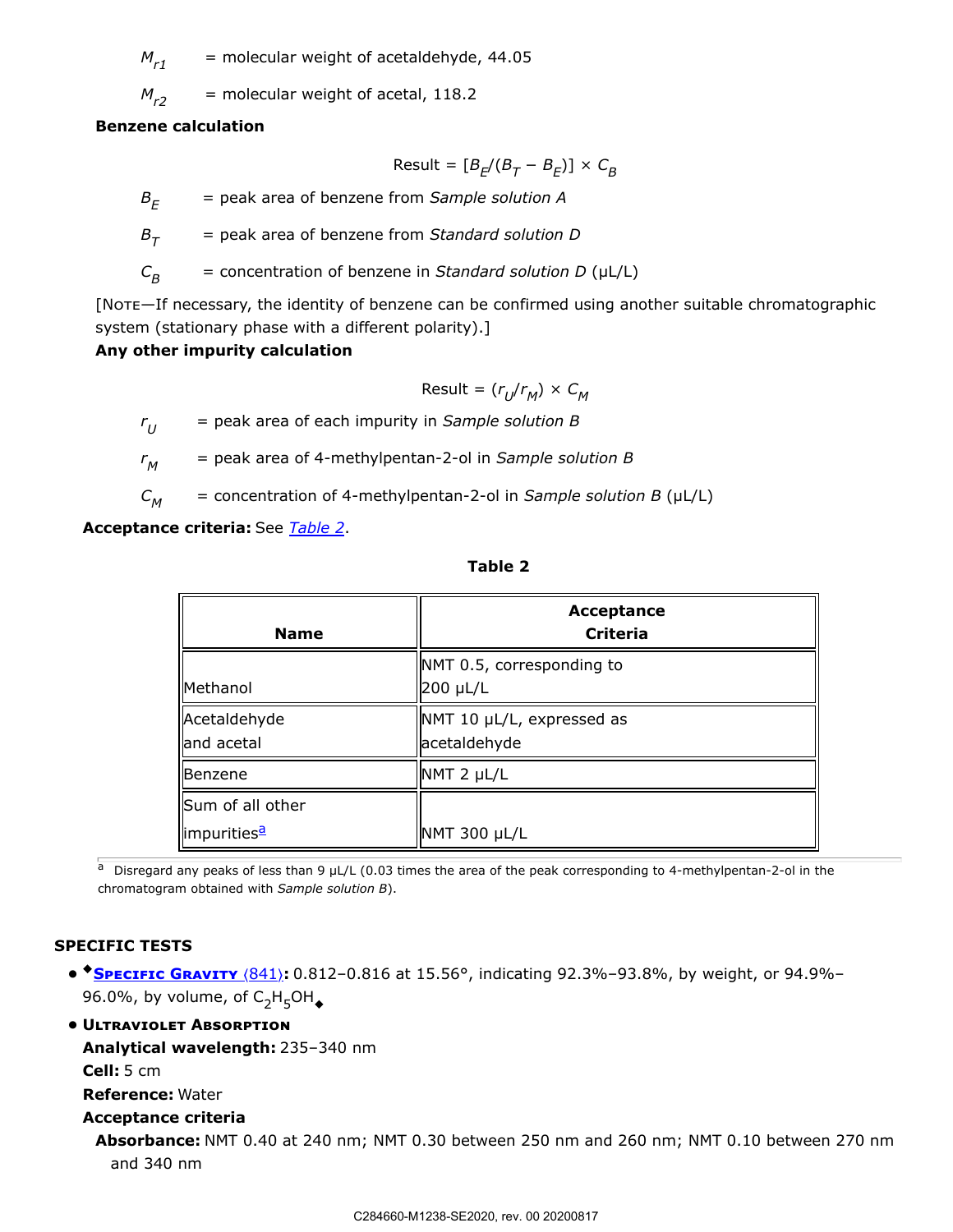**Curve:** The spectrum shows a steadily descending curve with no observable peaks or shoulders.

# **• \***CLARITY OF SOLUTION

[N—The *Sample solution* is to be compared to *Standard suspension A* and to water in diffused daylight 5 min after preparation of *Standard suspension A*.]

**Hydrazine solution:** 10 mg/mL of hydrazine sulfate in water. Allow to stand for 4–6 h.

**Methenamine solution:** Transfer 2.5 g of methenamine to a 100-mL glass-stoppered flask, add 25.0 mL of water, insert the glass stopper, and mix to dissolve.

- **Primary opalescent suspension:** Transfer 25.0 mL of *Hydrazine solution* to the *Methenamine solution* in the 100-mL glass-stoppered flask. Mix, and allow to stand for 24 h. This suspension is stable for 2 months, provided it is stored in a glass container free from surface defects. The suspension must not adhere to the glass and must be well mixed before use.
- **Opalescence standard:** Transfer 15.0 mL of the *Primary opalescent suspension* to a 1000-mL volumetric flask, and dilute with water to volume. This suspension should not be used beyond 24 h after preparation.

**Standard suspension A:** *Opalescence standard* and water (1 in 20)

**Standard suspension B:** *Opalescence standard* and water (1 in 10)

**Sample solution A:** Substance to be examined

**Sample solution B:** Dilute 1.0 mL of *Sample solution A* with water to 20 mL, and allow to stand for 5 min before testing.

**Blank:** Water

- **Analysis:** Transfer a sufficient portion of *Sample solution A* and *Sample solution B* to separate test tubes of colorless, transparent, neutral glass with a flat base and an internal diameter of 15–25 mm to obtain a depth of 40 mm. Similarly transfer portions of *Standard suspension A, Standard suspension B*, and *Blank* to separate matching test tubes. Compare *Sample solution A*, *Sample solution B*, *Standard suspension A*, *Standard suspension B*, and *Blank* in diffused daylight, viewing vertically against a black background (see *Visual Comparison (630)*). The diffusion of light must be such that *Standard suspension A* can readily be distinguished from water, and *Standard suspension B* can readily be distinguished from *Standard suspension A*.
- **Acceptance criteria:** *Sample solution A* and *Sample solution B* show the same clarity as that of water or their opalescence is not more pronounced than that of *Standardsuspension A*. ◆

#### **• ACIDITY OR ALKALINITY**

**Phenolphthalein solution:** Dissolve 0.1 g of phenolphthalein in 80 mL of alcohol, and dilute with water to 100 mL.

**Sample:** 20 mL of Alcohol

**Analysis:** To the *Sample* add 20 mL of freshly boiled and cooled water and 0.1 mL of *Phenolphthalein solution*. The solution is colorless. Add 1.0 mL of 0.01 N sodium hydroxide.

**Acceptance criteria:** The solution is pink (30 µL/L, expressed as acetic acid).

# $\bullet$  <sup>+</sup> Color of Solution

**Standard stock solution:** Combine 3.0 mL of ferric chloride CS, 3.0 mL of cobaltous chloride CS, 2.4 mL of cupric sulfate CS, and 1.6 mL of dilute hydrochloric acid (10 g/L).

**Standard solution:** Transfer 1.0 mL of *Standard stock solution* to a 100-mL volumetric flask, and dilute with dilute hydrochloric acid (10 g/L). Prepare the *Standard solution* immediately before use.

**Sample solution:** Substance to be examined

**Blank:** Water

**Analysis:** Transfer a sufficient portion of the *Sample solution* to a test tube of colorless, transparent, neutral glass with a flat base and an internal diameter of 15–25 mm to obtain a depth of 40 mm. Similarly transfer portions of the *Standard solution* and *Blank* to separate, matching test tubes. Compare